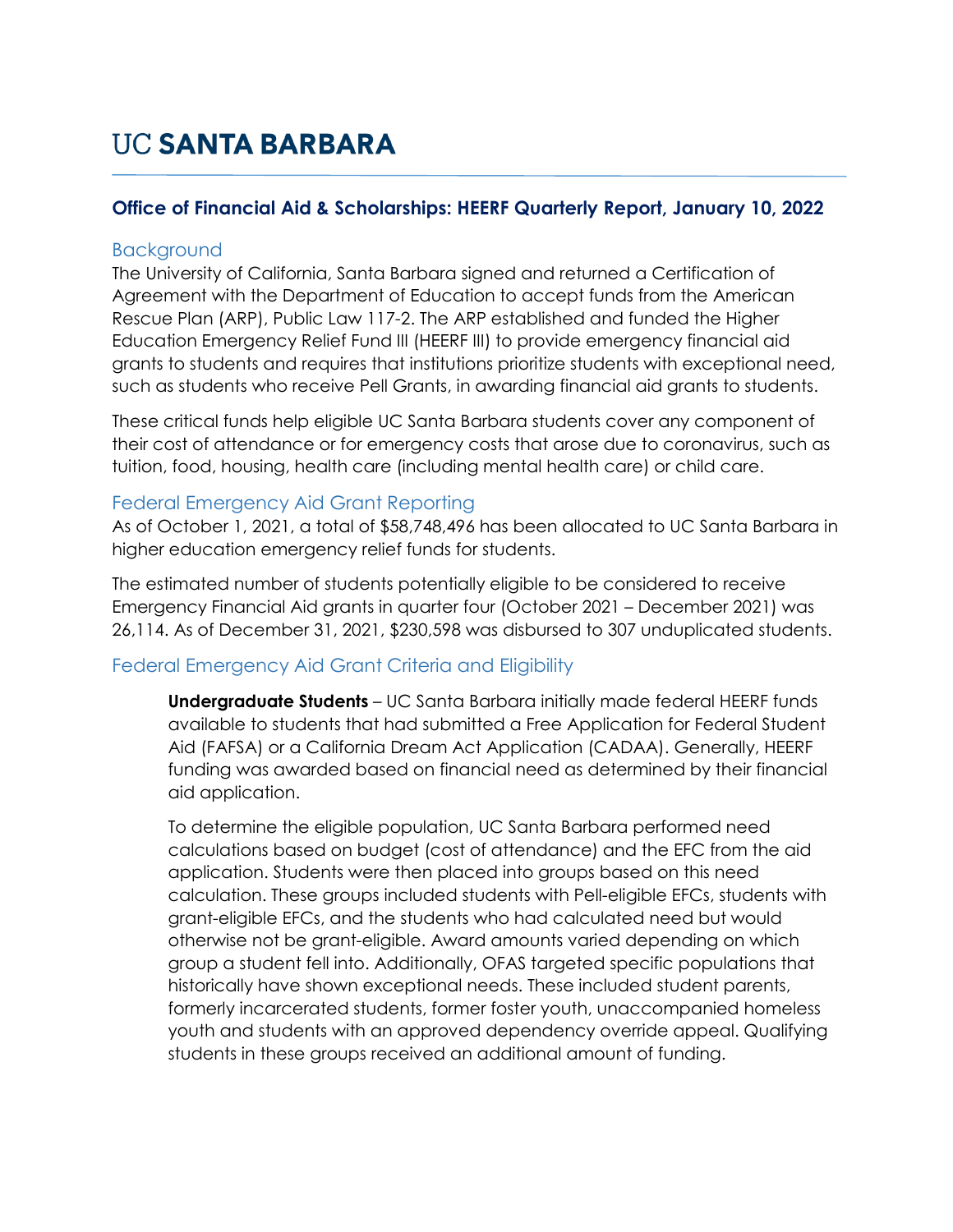For awards made during this quarter, students were required to complete the "COVID ARP Consideration Form" in order to be considered for \$1,000 awards. Financial aid applicants without demonstrated financial need, students who are ineligible to submit a financial aid application and students who chose not to submit a financial aid application were all encouraged to complete this form. In cases where the applicant subsequently met the original need-based criteria, they received an award consistent with the financial need calculation described above. Additionally, students could consult with the Financial Crisis Response Team to be considered for awards of varying amounts.

**Graduate Students –** To be considered for funding during this quarter, students were required to submit an application through the Graduate Division. Applications were evaluated on a rolling basis and funded as expeditiously as possible. Award amounts varied depending on students' individual circumstances.

In all cases, financial aid grants were based on emergency costs that arose due to coronavirus or eligible expenses under the student's cost of attendance, such as food, housing, technology, health care, and childcare.

#### Email to Students:

# **UC SANTA BARBARA**

#### **Dear UCSB Student.**

We're happy to inform you that you have been awarded the COVID ARP Grant, which was made available through the American Rescue Plan (ARP) based on your appeal for funding due to financial hardship related to the COVID-19 pandemic.

Your ARP Grant will be disbursed to BARC tonight. Awards will be refunded in full, and can be used to pay for any educational expenses in your Cost of Attendance, including paying down any amounts that might still be owed on your BARC account.